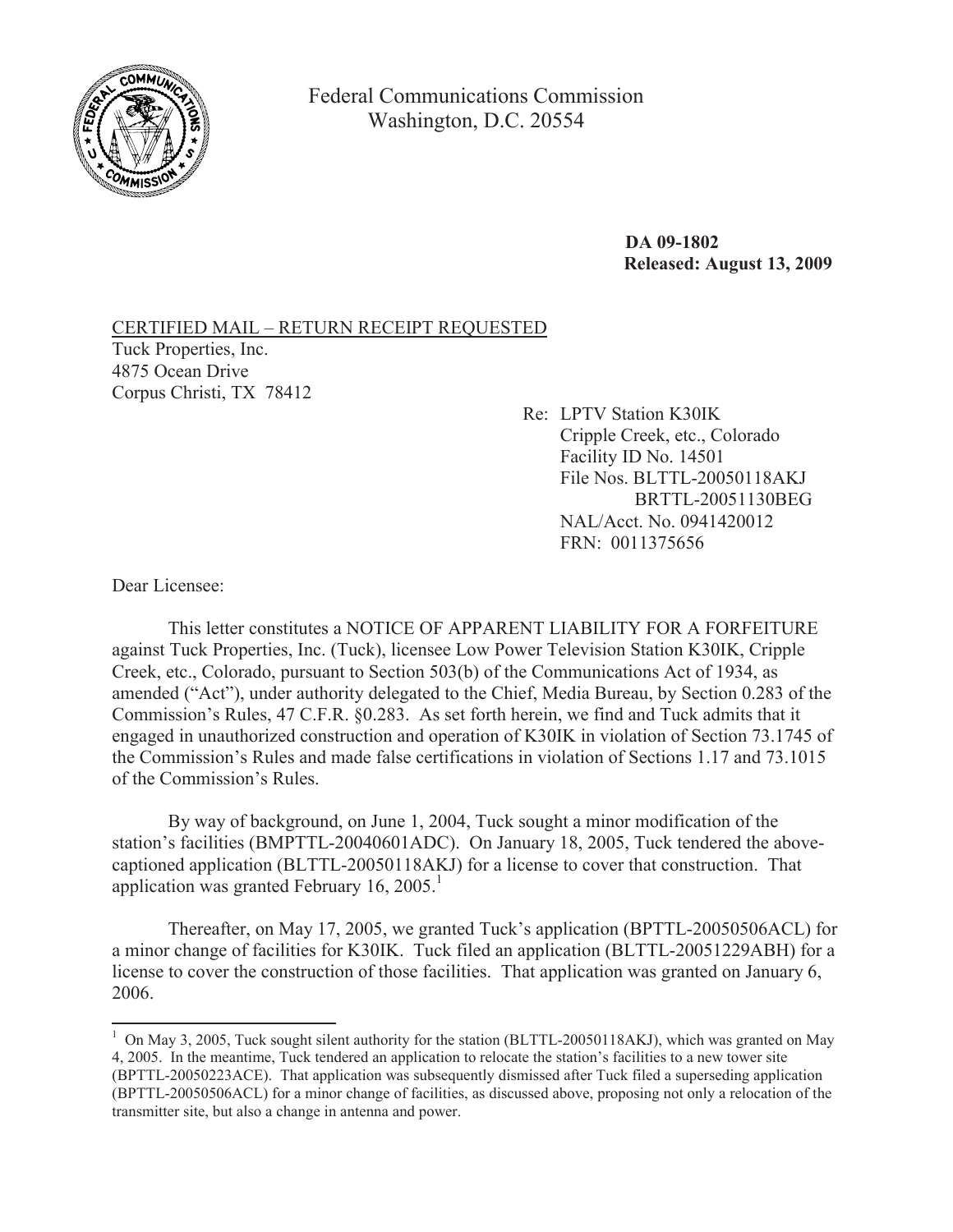On June 20, 2005, Syncom Media, Inc. (Syncom), licensee of KLPT-LP (formerly K55IO), Denver, Colorado, filed a Petition for Reconsideration of the January 6, 2006 grant of Tuck's application for a license to cover construction. Therein, Syncom asserted that K30IK was not constructed as authorized in the 2004 construction permit, and, absent a valid license to cover that construction, its May 17, 2005 modification application constitutes a major change of facilities that cannot be sought outside a major change filing window.<sup>2</sup> Specifically, it maintained a tower at the site could not adequately support the antenna specified in the subject application, and therefore it was unlikely that the station could have been built in conformance with the underlying authorization. Therefore, Syncom argued, if Tuck's 2004 modification was not properly implemented, its 2005 modification application could not be properly considered as a minor modification of those facilities.<sup>3</sup>

Thereafter, on February 14, 2006, the grant of Tuck's covering license application (BLTTL-20051229ABH ) was rescinded.<sup>4</sup> K30IK continued to operate under program test authority pursuant to the terms of the construction permit granted on January 6, 2006 until it sought and received authority to go silent.

Tuck subsequently sought to supplement its opposition pleading to update the record in this proceeding with information it learned during an internal investigation of this matter. It proffers the declaration of Norwood B. Orrick, Secretary of Tuck and signatory to the subject applications, who states that when Tuck filed its January 18, 2005 license application to cover the construction of the facilities specified in the 2004 modification application, he believed that all statements contained in that application were true and correct. He states that when Tuck filed the license application to cover the construction of the facilities specified in the 2005 modification application, he continued to believe that all statements contained therein remained true and correct.

In that regard, Orrick relates that he certified the license application to cover the 2004 modification based on representations made to him by the technical staff responsible for implementing the 2004 construction permit. However, upon learning of Syncom's petition, Orrick states that he conducted an internal review of the facts and circumstances surrounding the construction of both stations and the filing of both license applications. As a result of that

<sup>&</sup>lt;sup>2</sup> See Sections 73.3572 (a)(2)(ii) and 73.3572(e)(1) of the Commission's Rules, 47 C.F.R. §§ 73.3572(a)(2)(ii) and 73.3572(e)(1).

<sup>&</sup>lt;sup>3</sup> In an opposition pleading, Tuck argues that the filing of a petition for reconsideration of the grant of the 2005 modification is procedurally defective because, among other things, Syncom did not participate earlier in the proceeding by challenging the grants of the 2004 modification and subsequent implementing license applications, the actual basis of Syncom's objections. In a reply pleading, Syncom states that it was unable to file its objection earlier because there is no formal pleading cycle for the underlying application considered as a minor change, and there was very little time between public notice of the application and its subsequent grant to adequately prepare its objection. Under those circumstances, Syncom urges the Commission to consider its pleadings.

<sup>4</sup> The grant of Tuck's above-captioned renewal application (BRTTL-20051130BEG) was also rescinded pending the resolution of this matter.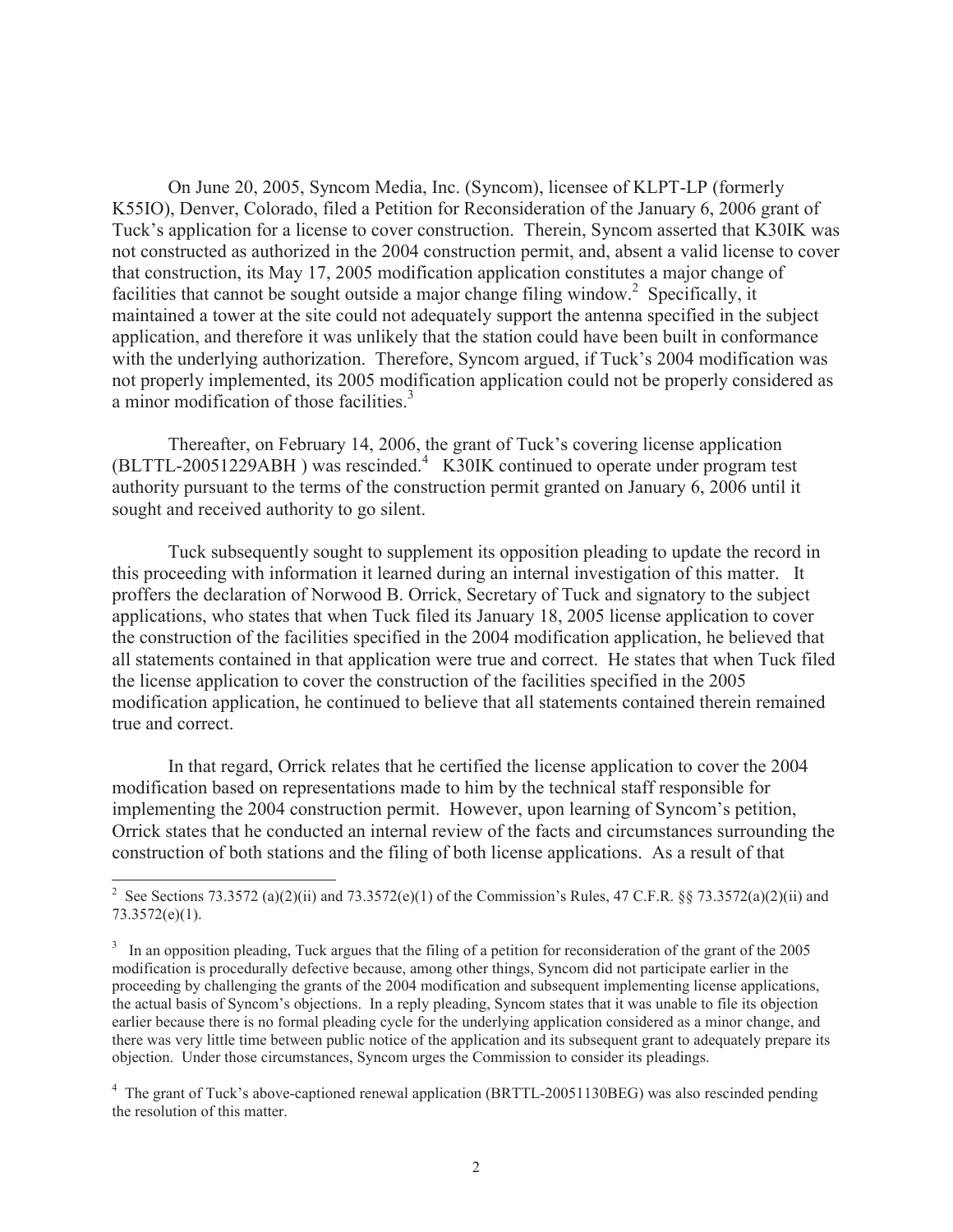investigation, Orrick maintains that he learned that statements contained in the January 2005 license application were not correct. He states that the facilities actually constructed by Tuck in January 2005 were not those authorized in the September 2004 construction permit. Specifically, while the subject construction permit specified a directional Scala CL-1469 antenna, the station was in fact constructed with a smaller antenna. Nevertheless, based upon the representations of the technical staff responsible for the station's construction, which Orrick claims he had no reason to question or doubt, he concedes that he mistakenly certified that the station had been constructed consistent with the terms of its authorization. Thus, while Orrick did not intend to incorrectly certify compliance with the terms of the K30IK construction permit, the license application filed by Tuck did contain materially false statements.

Orrick further states that upon learning of these facts, he directed K30IK to cease broadcasting and Tuck to withdraw the rescinded modification and license applications, and to seek special temporary authority (STA) to remain silent pending the filing of an application to relocate the station to a compliant site. $5$ 

In addition, Orrick states that Tuck has implemented a compliance program and has taken other actions to assure that such events do not recur and that Tuck exercise the requisite degree of care expected of Commission licensees. First, it suspended the technical staff responsible for relaying the incorrect information to Tuck's management which resulted in the incorrect certification of its license application, and has required that they undergo remedial training with regard to FCC licensing procedures prior to again assuming duties on behalf of Tuck. Second, to assure adequate management responsibility and supervision that was not sufficient in this instance, Tuck has designated a compliance system officer (CSO) who will be among its officers and will be responsible for signing all future applications on its behalf. The CSO will undergo specific legal and technical training and will be responsible for the absolute need to independently ascertain and verify that all representations made on behalf of Tuck are true, complete and accurate. The CSO will also implement and monitor an ongoing training system to ensure proper employee education regarding FCC compliance. Only those Tuck employees that have taken part in its education training and are authorized by the CSO will be permitted to assist in the preparation of FCC filings. Henceforth, if any Tuck employee is found to be involved in any violation of its or the FCC's rules and policies, such individuals will be subject to strict disciplinary action, including termination.

As a final matter, Syncom now seeks to withdraw its reconsideration petition. It reports that it has entered into an agreement with Tuck for mutual assurances of protection of their facilities. Syncom has submitted the declaration of its President that, other than the reciprocal covenants disclosed, neither Syncom nor any of its principals have received any consideration from Tuck for their agreement. In light of these developments, Syncom states it has no further interest in pursuing these matters against Tuck.<sup>6</sup>

<sup>5</sup> On March 30, 2009, Tuck filed a modification application (File No. BPTTL-20090333AIB).

 $6$  The parties have submitted the documentation required by Section 73.3588(a) of the Commission's Rules, and we do not believe that the agreement between the parties is the type of non-financial concessions that would fall within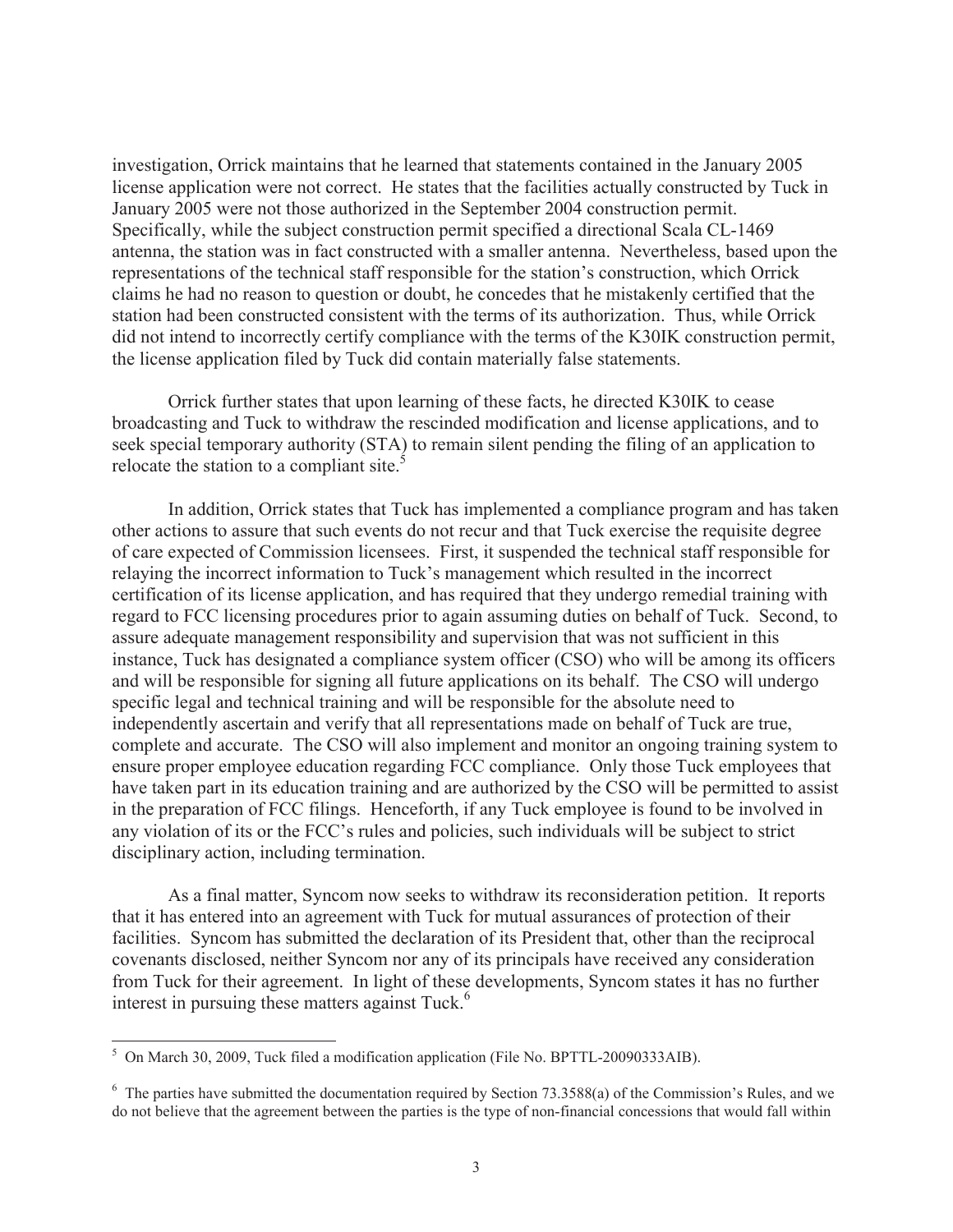**Discussion.** Based on the above admissions, it is apparent that Tuck improperly certified in its above-captioned 2005 license application (implementing the 2004 construction permit) that the station was constructed and operating consistently with all the terms and conditions of its construction permit. In addition, it is apparent that Tuck improperly certified in its abovecaptioned 2005 renewal application that there have been no violations by the licensee of the Communications Act of 1934, as amended, or the rule and regulations of the Commission during the preceding license term. Section 73.1015 of the Commission's Rules requires, in pertinent part, that "[n]o applicant . . . shall . . . in any application, pleading, or report or any other written statement submitted to the Commission, make any misrepresentation or willful omission bearing on any matter within the jurisdiction of the Commission."<sup>7</sup>

While the false certification of the subject license and renewal applications was willful (as discussed more fully below), Tuck's actions in this regard do not rise to the level of a pattern of misconduct so as to warrant exploration of its conduct in an evidentiary hearing. In this regard, we find that a substantial and material question of fact has not been raised with respect to Tuck's qualifications to remain a Commission licensee. We believe, however, that Tuck should be sanctioned for its false certifications, and that monetary forfeitures should be imposed for the two apparent violations of Section 73.1015 of the Commission's Rules.

Section 503(b) of the Communications Act of 1934, as amended, and Section 1.80(a) of the Commission's Rules each state that any person who willfully or repeatedly fails to comply with the provisions of the Communications Act or the Commission's rules shall be liable for a forfeiture penalty. Tuck's conduct in this regard was both "willful" and "repeated" within the meaning of Section 503(b)(1)(B) of the Communications Act and Section 1.80(a)(2) of the Commission's Rules. As the Commission has held, an act or omission is "willful" if it is a conscious and deliberate act or omission, whether or not there is any intent to violate the rule. *See Southern California Broadcasting Company,* 6 FCC Rcd 4387 (1991), *recon. denied,* 7 FCC Rcd 3453 (1992). Further, a continuing violation is "repeated" if it lasts more than one day. *Id.*  at 4388.

In *Commission's Forfeiture Policy Statement and Amendment of Section 1.80 of the Commission's Rules,* 12 FCC Rcd 17087 (1997), *recon. denied,* 15 FCC Rcd 303 (1999), the Commission adopted guidelines for assessing forfeitures. However, these guidelines do not enumerate a base forfeiture amount for a willful material omission. Under these circumstances, the forfeiture amount must be assessed, taking into account the relevant statutory factors in Section 503(b)(2) of the Communications Act, including "the nature, circumstances, extent and gravity of the violation and, with respect to the violator, the degree of culpability, any history of prior offenses, ability to pay, and such other matters as justice may require." Based on our

the purview of that rule. In addition, review of the matters raised in the pleadings, consistent with our obligation to examine the allegations raised to determine whether the public interest, convenience and necessity will be served by the withdrawal as requested, are adequately addressed herein. *See, e.g., Booth American Co.,* 58 FCC 2d 553, 554 (1976).

<sup>7</sup> See also Section 1.17(a)(2) of the Commission's Rules, 47 C.F.R. §1.17(a)(2).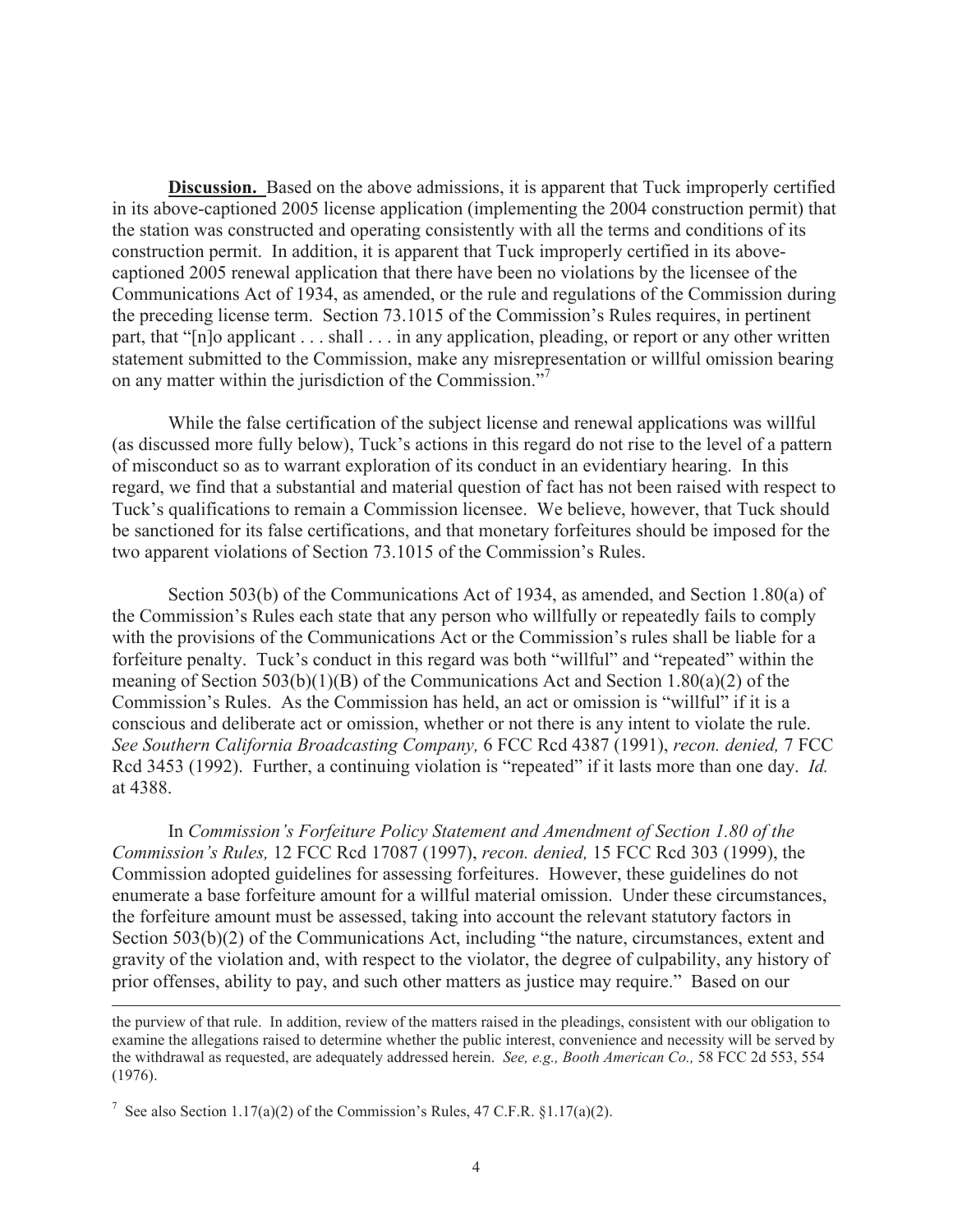assessment of these factors, we conclude that Tuck's apparent violations of Section 73.1015 with respect to both K30IK's constructed facilility and the renewal application warrant this Notice of Apparent Violation for Forfeiture in the amount of \$5,000 for each violation, for a total of \$10,000. *See WRKL Rockland Radio, L.L.C.,* 14 FCC Rcd 1042 (MMB 1999). In this case, we believe that this amount is appropriate given the circumstances in which the violations arose, as discussed above.

Based on our review of the facts and circumstances as set forth above, IT IS HEREBY ORDERED, That pursuant to Section 503(b) of the Communications Act of 1934, as amended, and Sections 0.61, 0.283, and 1.80 of the Commission's Rules, Tuck Properties, Inc. is hereby NOTIFIED of its APPARENT LIABILITY FOR FORFEITURE in the total amount of ten thousand dollars (\$10,000) for willfully and repeatedly violating Section 73.1015 of the Commission's Rules.

IT IS FURTHER ORDERED, That the request of Syncom Media, Inc. to withdraw its submissions in this proceeding ARE GRANTED.

IT IS FURTHER ORDERED, That pursuant to Section 1.80 of the Commission's Rules, within thirty days of the release date of this Notice, Tuck Properties, Inc. SHALL PAY the full amount of the proposed forfeiture or SHALL FILE a written statement seeking reduction or cancellation of the proposed forfeiture.

Payment of the proposed forfeiture must be made by check or similar instrument, payable to the order of the Federal Communications Commission. The payment must include the NAL/Acct. No. and FRN No. referenced in the caption above. Payment by check or money order may be mailed to Federal Communications Commission, at P.O. Box 979088, St. Louis, MO 63197-9000. Payment by overnight mail may be sent to U.S. Bank-Government Lockbox #979088, SL-MO-C2-GL, 1005 Convention Plaza, St. Louis, MO 63101. Payment by wire transfer may be made to ABA Number 021030004, receiving bank: TREAS NYC, BNF: FCC/ACV--27000001 and account number as expressed on the remittance instrument. If completing the FCC Form 159, enter the NAL/Account number in block number 23A (call sign/other ID), and enter the letters "FORF" in block number 24A (payment type code).

The response, if any, must be mailed to Office of the Secretary, Federal Communications Commission, 445 12<sup>th</sup> Street, S.W., Washington, D.C. 20554, ATTN: Barbara A. Kreisman, Chief, Video Division, Media Bureau, and MUST INCLUDE the NAL/Acct. No. referenced above.

The Commission will not consider reducing or canceling a forfeiture in response to a claim of inability to pay unless the respondent submits: (1) federal tax returns for the most recent three-year period; (2) financial statements prepared according to generally accepted accounting practices ("GAAP"); or (3) some other reliable and objective documentation that accurately reflects the respondent's current financial status. Any claim of inability to pay must specifically identify the basis for the claim by reference to the financial documentation submitted.